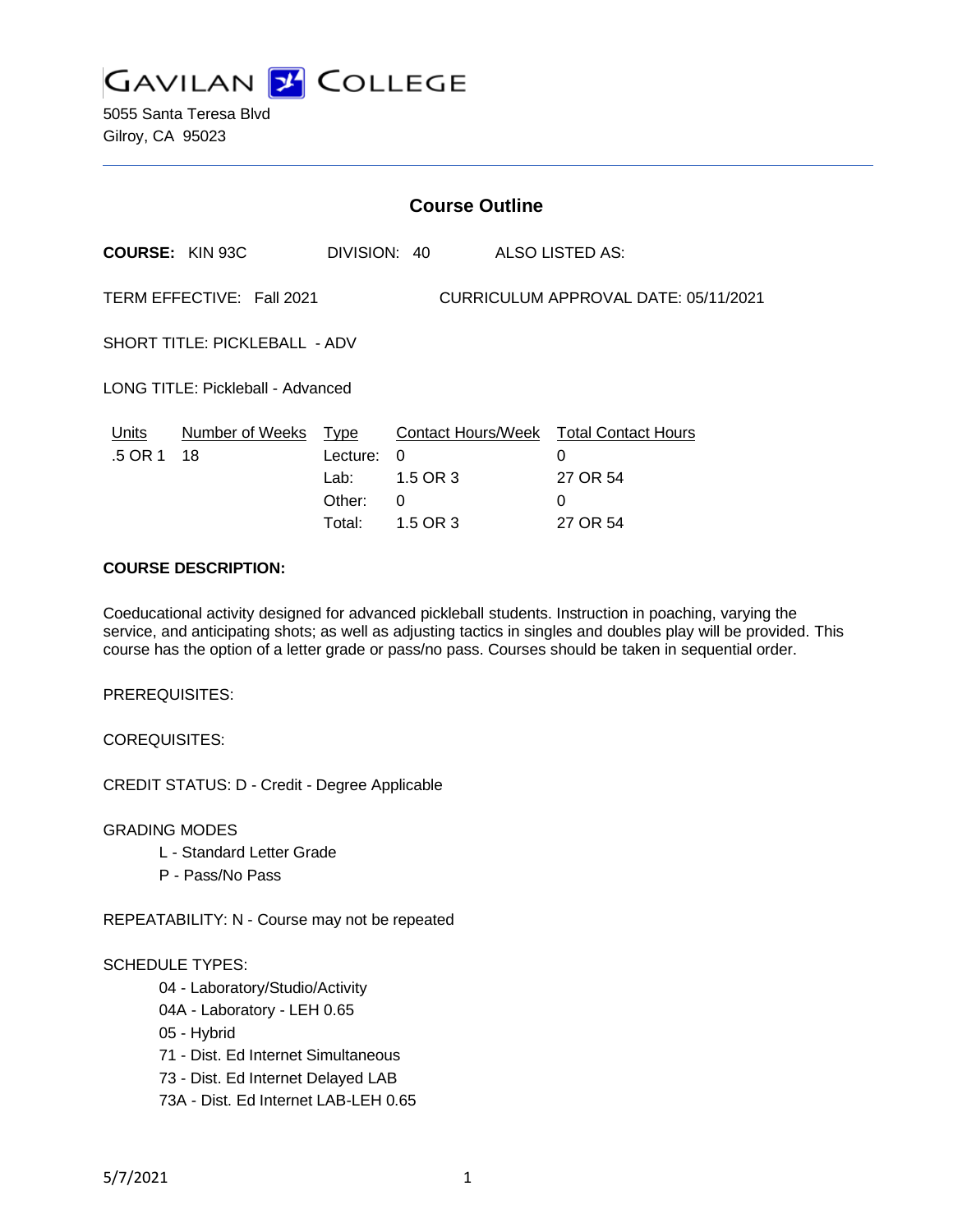# **STUDENT LEARNING OUTCOMES:**

By the end of this course, a student should:

- 1. Demonstrate the skills of poaching and varying the service for pickleball.
- 2. Explain and demonstrate how to anticipate shots and how to adjust tactics.

### **CONTENT, STUDENT PERFORMANCE OBJECTIVES, OUT-OF-CLASS ASSIGNMENTS**

Curriculum Approval Date: 05/11/2021

4.5 - 9 Hours

Content: Orientation: class format, procedures to be followed and methods of grading. Evaluation of the student's skills and knowledge of pickleball. Review safety as well as the pickleball ground strokes and serves.

Student Performance Objectives: Explain the course requirements and participate in an evaluation of their current pickleball skills. Explain the importance of safety. Demonstrate pickleball ground strokes and serves.

4.5 - 9 Hours

Content: Review the dink, lob, and drop shot. Presentation, demonstration, and practice on poaching.

Student Performance Objectives: Demonstrate the dink, lob, and drop shot in game-like situations. Discuss the benefits of poaching. Demonstrate poaching in drills and game situations.

4.5 - 9 Hours

Content: Review poaching. Presentation and practice on varying the service and anticipating shots. Discussion on adjusting tactics in singles and doubles play.

Student Performance Objectives: Discuss the benefits of varying the service and anticipating shots. Demonstrate various pickleball tactics in drills and game situations. Utilize a variety of skills in rally game situations.

4.5 - 9 Hours

Content: Review all the skills learned to date. Review of tactics and discussion on adjusting them based on your personal strengths. Opportunities for the students to practice their skills during game-like situations will be provided.

Student Performance Objectives: Discuss different tactics used in game play. Analyze the strategies you would use in singles and doubles play based on your personal strengths.

7 - 16 Hours

Content: Students will refine their skills and strategies in game play. They will be provided the opportunity to play competitive matches.

Student Performance Objectives: Demonstrate their skills and strategies during competitive singles and doubles game play.

2 Hours

Final

### **METHODS OF INSTRUCTION:**

Demonstration, Discussion, Guided Practice